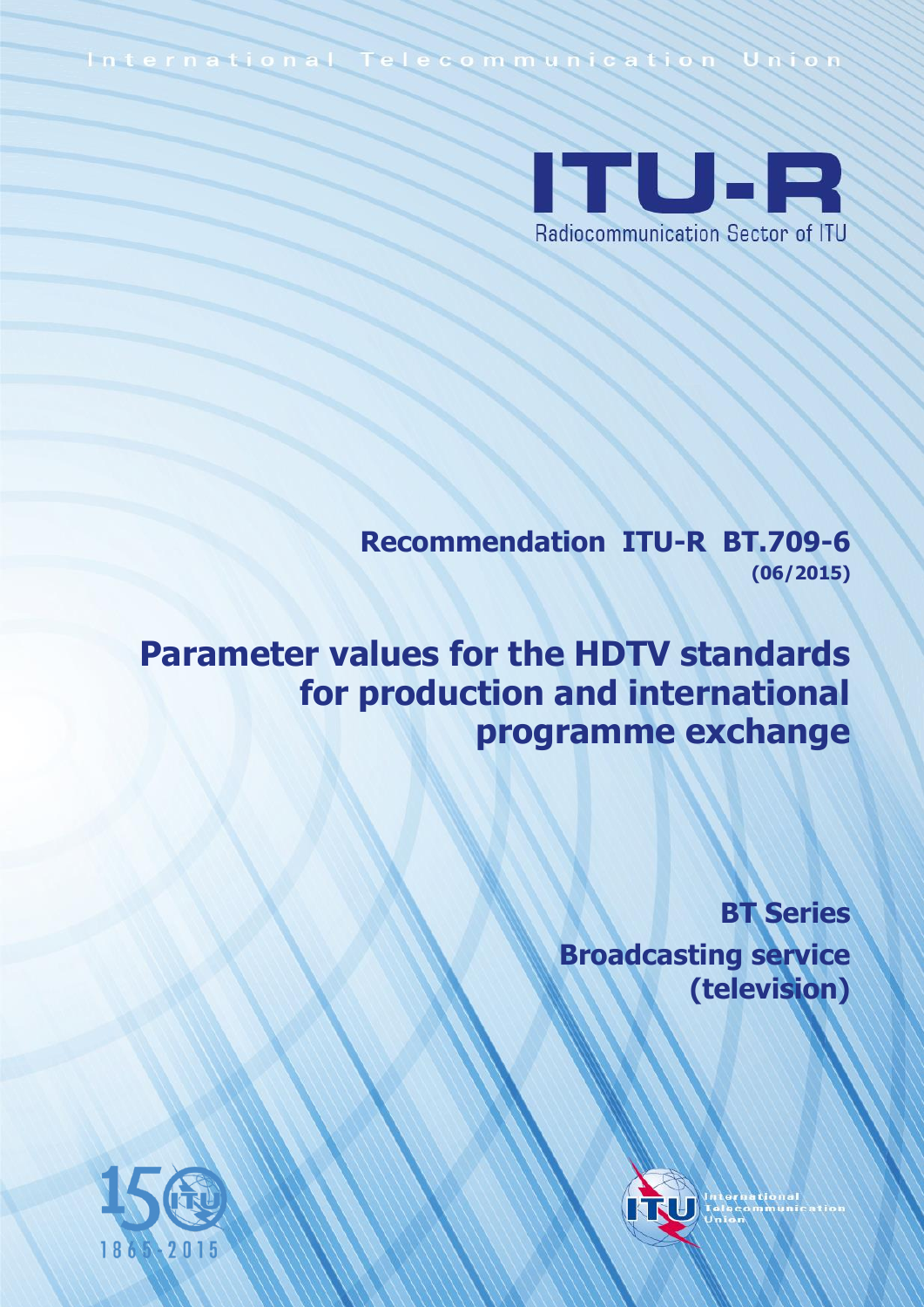#### **Foreword**

The role of the Radiocommunication Sector is to ensure the rational, equitable, efficient and economical use of the radio-frequency spectrum by all radiocommunication services, including satellite services, and carry out studies without limit of frequency range on the basis of which Recommendations are adopted.

The regulatory and policy functions of the Radiocommunication Sector are performed by World and Regional Radiocommunication Conferences and Radiocommunication Assemblies supported by Study Groups.

#### **Policy on Intellectual Property Right (IPR)**

ITU-R policy on IPR is described in the Common Patent Policy for ITU-T/ITU-R/ISO/IEC referenced in Annex 1 of Resolution ITU-R 1. Forms to be used for the submission of patent statements and licensing declarations by patent holders are available from <http://www.itu.int/ITU-R/go/patents/en> where the Guidelines for Implementation of the Common Patent Policy for ITU-T/ITU-R/ISO/IEC and the ITU-R patent information database can also be found.

|               | <b>Series of ITU-R Recommendations</b>                                               |
|---------------|--------------------------------------------------------------------------------------|
|               | (Also available online at http://www.itu.int/publ/R-REC/en)                          |
| <b>Series</b> | <b>Title</b>                                                                         |
| BO            | Satellite delivery                                                                   |
| BR            | Recording for production, archival and play-out; film for television                 |
| <b>BS</b>     | Broadcasting service (sound)                                                         |
| <b>BT</b>     | <b>Broadcasting service (television)</b>                                             |
| F             | Fixed service                                                                        |
| M             | Mobile, radiodetermination, amateur and related satellite services                   |
| P             | Radiowave propagation                                                                |
| RA            | Radio astronomy                                                                      |
| <b>RS</b>     | Remote sensing systems                                                               |
| S             | Fixed-satellite service                                                              |
| <b>SA</b>     | Space applications and meteorology                                                   |
| <b>SF</b>     | Frequency sharing and coordination between fixed-satellite and fixed service systems |
| <b>SM</b>     | Spectrum management                                                                  |
| <b>SNG</b>    | Satellite news gathering                                                             |
| TF            | Time signals and frequency standards emissions                                       |
| V             | Vocabulary and related subjects                                                      |

*Note*: *This ITU-R Recommendation was approved in English under the procedure detailed in Resolution ITU-R 1.*

*Electronic Publication* Geneva, 2015

#### © ITU 2015

All rights reserved. No part of this publication may be reproduced, by any means whatsoever, without written permission of ITU.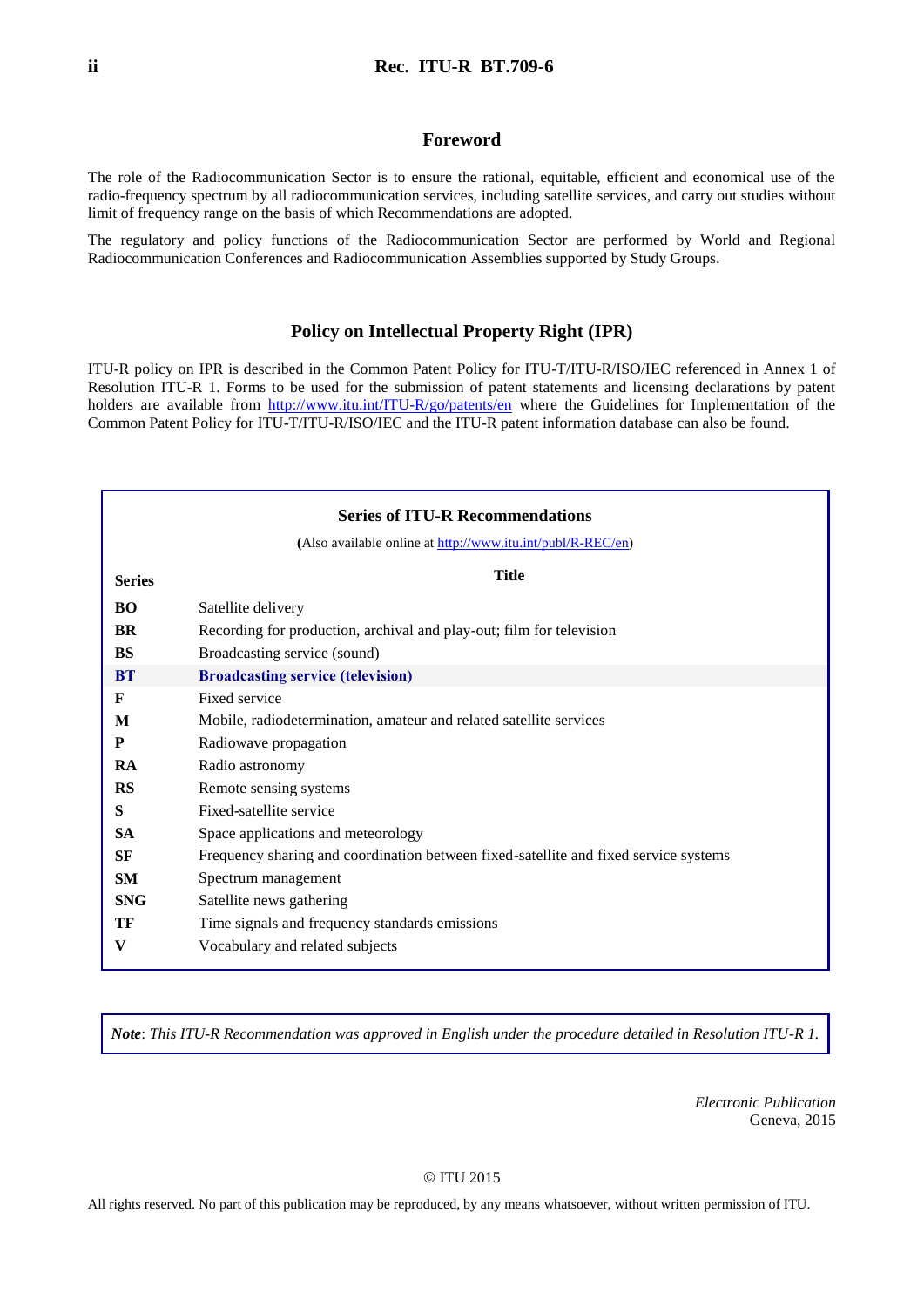# RECOMMENDATION ITU-R BT.709-6

# **Parameter values for the HDTV<sup>1</sup> standards for production and international programme exchange**

(Question ITU-R 27/11)

(1990-1994-1995-1998-2000-2002-2015)

### **Scope**

This Recommendation defines the image format parameters and values for HDTV2.

### **Keywords**

HDTV (high definition television), Image format, EOTF (electro optical transfer function), OETF (optical electrical transfer function), PsF (progressive segmented frame)

The ITU Radiocommunication Assembly,

### *considering*

*a)* that for many years HDTV programmes have been produced worldwide;

*b)* that parameter values for HDTV production standards should have maximum commonality;

*c)* that the parameters defined for all these systems meet the quality goals set for HDTV;

*d*) that film productions are an important programme source for HDTV broadcasting and, conversely, the use of HDTV production systems has significant benefits for film programme production;

*e)* that high-quality conversion between the various HDTV systems, as well as down-conversion to 525/625 television systems, has been successfully implemented;

*f)* that programmes produced and archived will have a long shelf life,

### *recommends*

1

that for HDTV programme production and international exchange, one of the systems described in this Recommendation, should be used.

<sup>&</sup>lt;sup>1</sup> "A high-definition system is a system designed to allow viewing at about three times the picture height, such that the system is virtually, or nearly, transparent to the quality of portrayal that would have been perceived in the original scene or performance by a discerning viewer with normal visual acuity". Report ITU-R BT.801.

<sup>&</sup>lt;sup>2</sup> Previous versions of this Recommendation that may contain historic information can be found on the ITU website.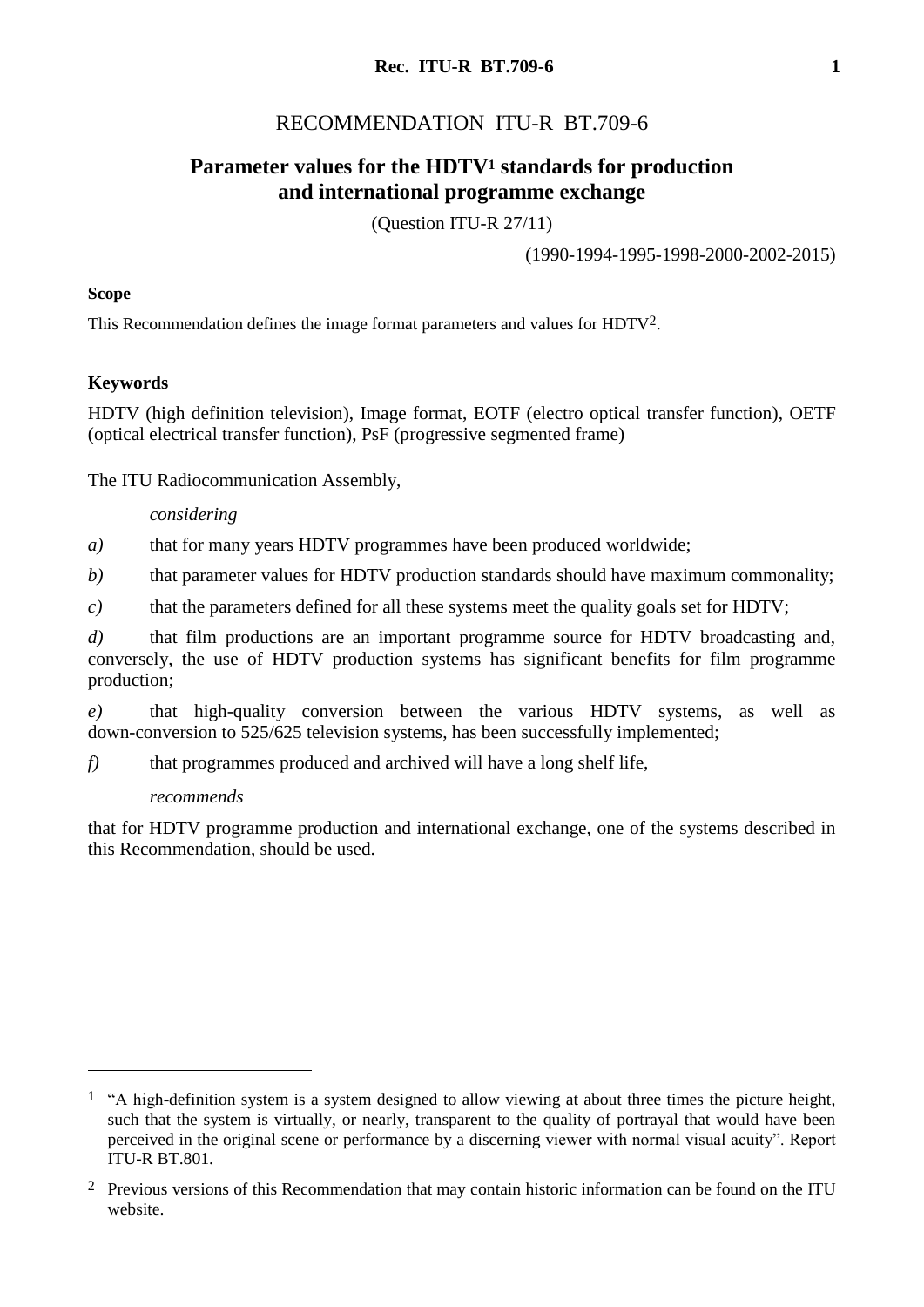### **HDTV system with square pixel common image format**

### **Introduction**

The common image format (CIF) is defined to have common picture parameter values independent of the picture rate. The following picture rates are specified: 60 Hz, 50 Hz, 30 Hz, 25 Hz and 24 Hz. For the 60, 30 and 24 Hz systems, picture rates having those values divided by 1.001 are also specified.

Pictures are defined for progressive (P) capture and interlace (I) capture. Progressive captured pictures can be transported with progressive (P) transport or progressive segmented frame (PsF) transport. Interlace captured pictures can be transported with interlace (I) transport. Refer to Attachment 2 for a description of segmented frame transport.

| <b>System</b> | Capture<br>(Hz)                | <b>Transport</b> |
|---------------|--------------------------------|------------------|
| 60/P          | $60$ or $60/1.001$ progressive | Progressive      |
| 30/P          | 30 or 30/1.001 progressive     | Progressive      |
| 30/PsF        | 30 or 30/1.001 progressive     | Segmented frame  |
| 60/I          | 30 or 30/1.001 interlace       | Interlace        |
| 50/P          | 50 progressive                 | Progressive      |
| 25/P          | 25 progressive                 | Progressive      |
| 25/PsF        | 25 progressive                 | Segmented frame  |
| 50/I          | 25 interlace                   | Interlace        |
| 24/P          | 24 or $24/1.001$ progressive   | Progressive      |
| 24/PsF        | 24 or $24/1.001$ progressive   | Segmented frame  |

This results in the following combinations of picture rates and transports: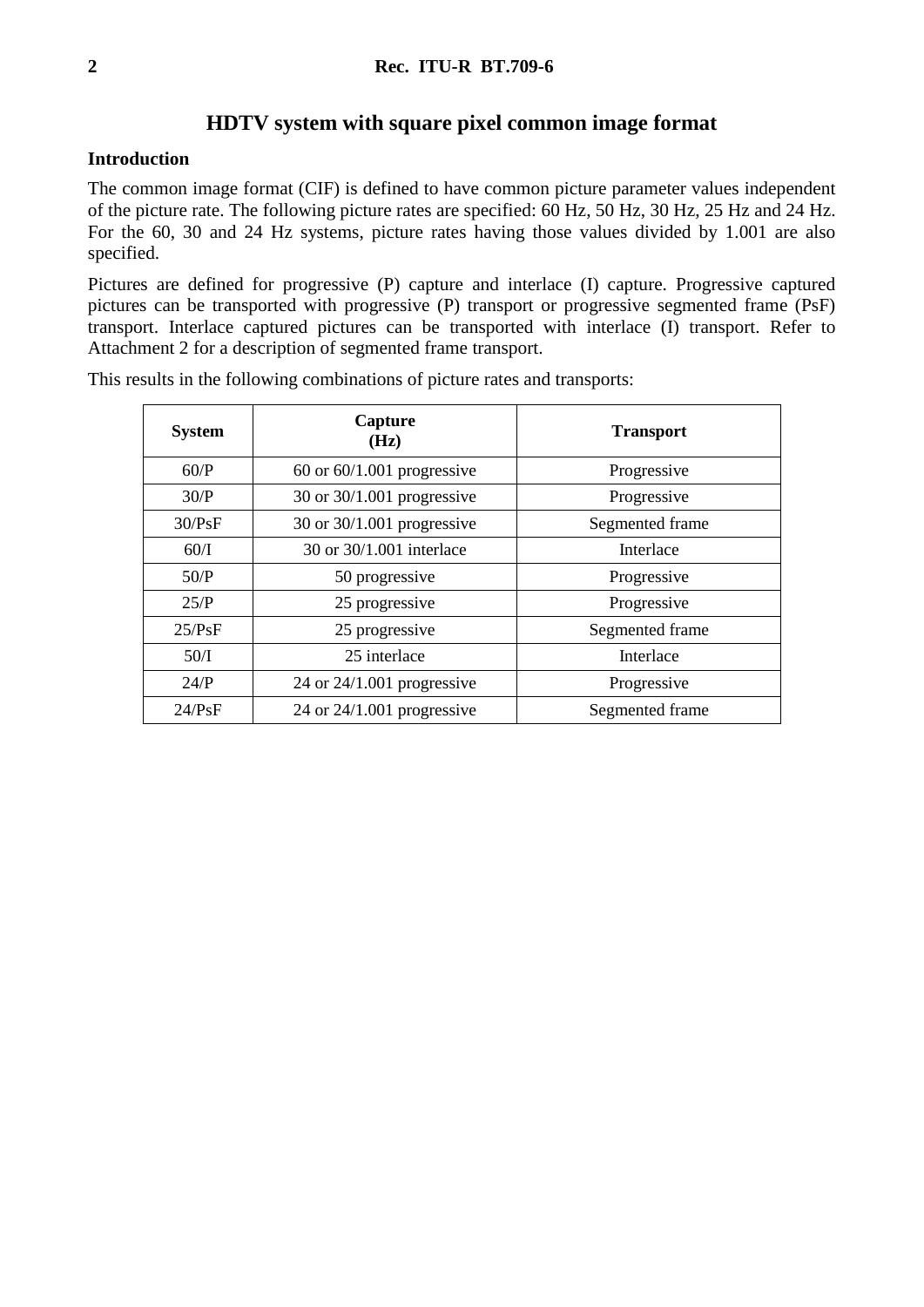# **1 Opto-electronic conversion**

| <b>Item</b> | <b>Parameter</b>                                                                | <b>System Values</b>                                                                                                                                                                                      |               |                         |  |  |  |  |
|-------------|---------------------------------------------------------------------------------|-----------------------------------------------------------------------------------------------------------------------------------------------------------------------------------------------------------|---------------|-------------------------|--|--|--|--|
| $1.1\,$     | Opto-electronic transfer<br>characteristics before<br>non-linear pre-correction | Assumed linear                                                                                                                                                                                            |               |                         |  |  |  |  |
| 1.2         | Overall opto-electronic transfer<br>characteristics at source <sup>(1)</sup>    | $V = 1.099 L^{0.45} - 0.099$<br>for<br>$1 \geq L \geq 0.018$<br>$V = 4.500 L$<br>$0.018 > L \geq 0$<br>for<br>where:<br>L: luminance of the image $0 \le L \le 1$<br>$V:$ corresponding electrical signal |               |                         |  |  |  |  |
| 1.3         | Chromaticity coordinates<br>(CIE, 1931)                                         | $\mathcal{X}$                                                                                                                                                                                             | $\mathcal{Y}$ |                         |  |  |  |  |
|             | Primary<br>Red(R)<br>Green $(G)$<br>Blue $(B)$                                  | 0.640<br>0.300<br>0.150                                                                                                                                                                                   |               | 0.330<br>0.600<br>0.060 |  |  |  |  |
| 1.4         | Assumed chromaticity for<br>equal primary signals<br>(Reference white)          | $D_{65}$                                                                                                                                                                                                  |               |                         |  |  |  |  |
|             |                                                                                 | $\mathcal{X}$                                                                                                                                                                                             |               | y                       |  |  |  |  |
|             | $E_R = E_G = E_B$                                                               | 0.3127                                                                                                                                                                                                    | 0.3290        |                         |  |  |  |  |

(1) In typical production practice the encoding function of image sources is adjusted so that the final picture has the desired look, as viewed on a reference monitor having the reference decoding function of Recommendation ITU-R BT.1886, in the reference viewing environment defined in Recommendation ITU-R BT.2035.

### **2 Picture characteristics**

| <b>Item</b> | <b>Parameter</b>         | <b>System Values</b> |
|-------------|--------------------------|----------------------|
| 2.1         | Aspect ratio             | 16:9                 |
| 2.2         | Samples per active line  | 1920                 |
| 2.3         | Sampling lattice         | Orthogonal           |
| 2.4         | Active lines per picture | 1 0 8 0              |
| 2.5         | Pixel aspect ratio       | 1:1 (square pixels)  |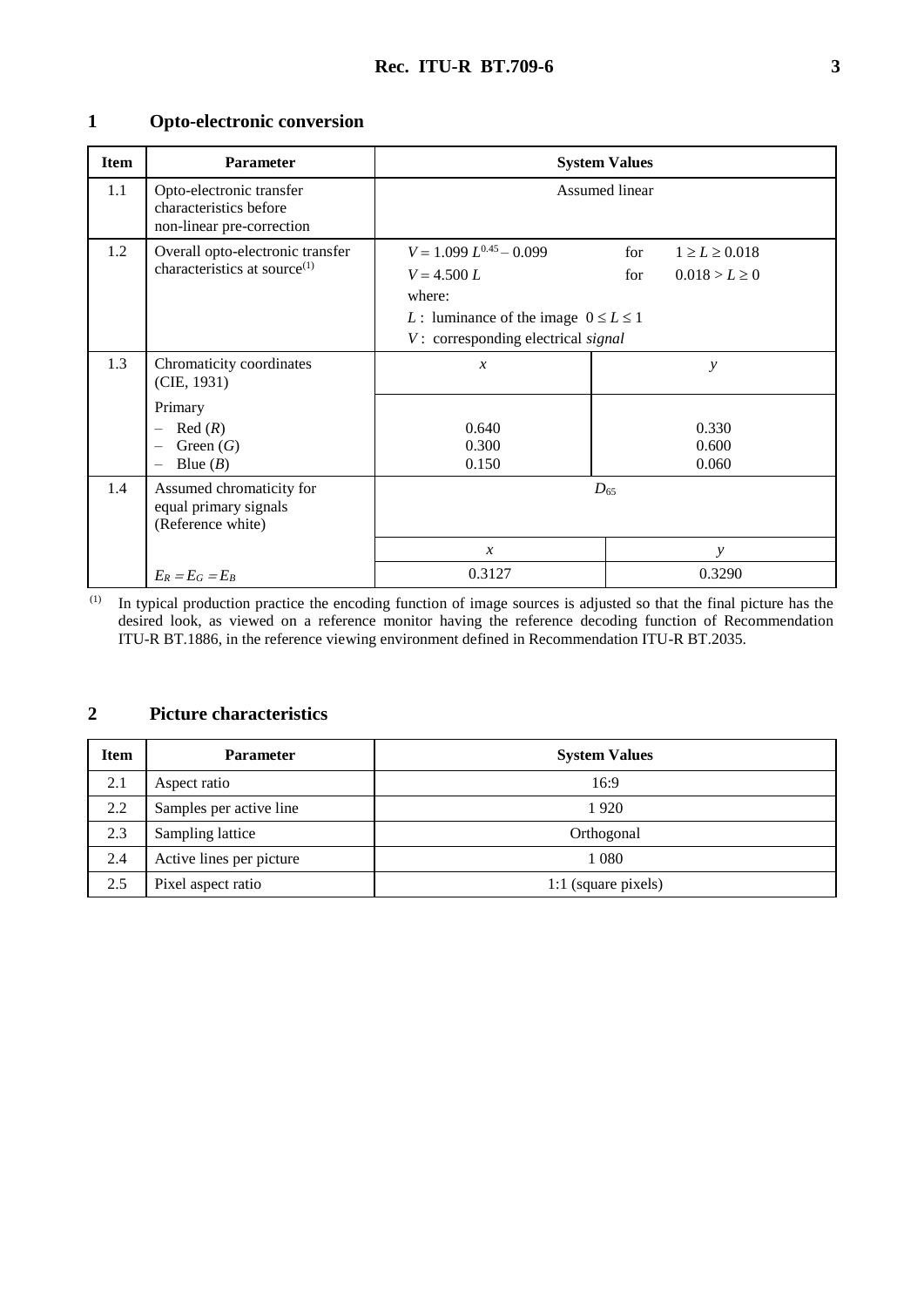# **3 Signal format**

| <b>Item</b> | <b>Parameter</b>                                                                       | <b>System Values</b>                                                                                                                                                                                                                                                                                                                                                                                             |
|-------------|----------------------------------------------------------------------------------------|------------------------------------------------------------------------------------------------------------------------------------------------------------------------------------------------------------------------------------------------------------------------------------------------------------------------------------------------------------------------------------------------------------------|
| 3.1         | Conceptual non-linear pre-correction<br>of primary signals                             | $\gamma = 0.45$<br>(see item $1.2$ )                                                                                                                                                                                                                                                                                                                                                                             |
| 3.2         | Derivation of luminance signal $E'_{Y}$                                                | $E'_Y = 0.2126 E'_R + 0.7152 E'_G + 0.0722 E'_B$                                                                                                                                                                                                                                                                                                                                                                 |
| 3.3         | Derivation of colour-difference<br>signal (analogue coding)                            | $E'_{CB} = \frac{E'_B - E'_Y}{1.8556}$<br>$=\frac{-0.2126 \text{ E}'_{R} - 0.7152 \text{ E}'_{G} + 0.9278 \text{ E}'_{B}}{2}$<br>1.8556<br>$E'_{CR} = \frac{E'_R - E'_Y}{1.5748}$                                                                                                                                                                                                                                |
|             |                                                                                        | $=\frac{0.7874 \text{ E}'_{\text{R}} - 0.7152 \text{ E}'_{\text{G}} - 0.0722 \text{ E}'_{\text{B}}}{1.5748}$                                                                                                                                                                                                                                                                                                     |
| 3.4         | Quantization of RGB, luminance and<br>colour-difference signals <sup>(1), (2)</sup>    | $D'_R = INT[(219E'_R + 16) \cdot 2^{n-8}]$<br>$D'_G = INT \Big[ (219 E'_G + 16) \cdot 2^{n-8} \Big]$<br>$D'_B = INT \Big  (219 E'_B + 16) \cdot 2^{n-8} \Big $<br>$D'_Y = INT \Big[ (219 E'_Y + 16) \cdot 2^{n-8} \Big]$<br>$D'_{CB} = INT \Big[ (224 E'_{CB} + 128) \cdot 2^{n-8} \Big]$<br>$D'_{CR} = INT \Big[ (224 E'_{CR} + 128) \cdot 2^{n-8} \Big]$                                                       |
| 3.5         | Derivation of luminance and colour-<br>difference signals via quantized RGB<br>signals | $D'_Y = INT \left[ 0.2126 D'_R + 0.7152 D'_G + 0.0722 D'_R \right]$<br>$D'_{CB} = \text{INT}\left[-\frac{0.2126}{1.8556}D'_{R} - \frac{0.7152}{1.8556}D'_{G} + \frac{0.9278}{1.8556}D'_{B}\right]\cdot\frac{224}{219} + 2^{n-1}\right]$<br>$D'_{CR} = \text{INT}\left[\left(\frac{0.7874}{1.5748}D'_{R} - \frac{0.7152}{1.5748}D'_{G} - \frac{0.0722}{1.5748}D'_{B}\right)\cdot\frac{224}{219} + 2^{n-1}\right]$ |

 $\binom{(1)}{n}$  "*n*" denotes the number of the bit length of the quantized signal.

(2) The operator INT returns the value of 0 for fractional parts in the range of 0 to 0.4999... and  $+1$  for fractional parts in the range of 0.5 to 0.9999..., i.e. it rounds up fractions above 0.5.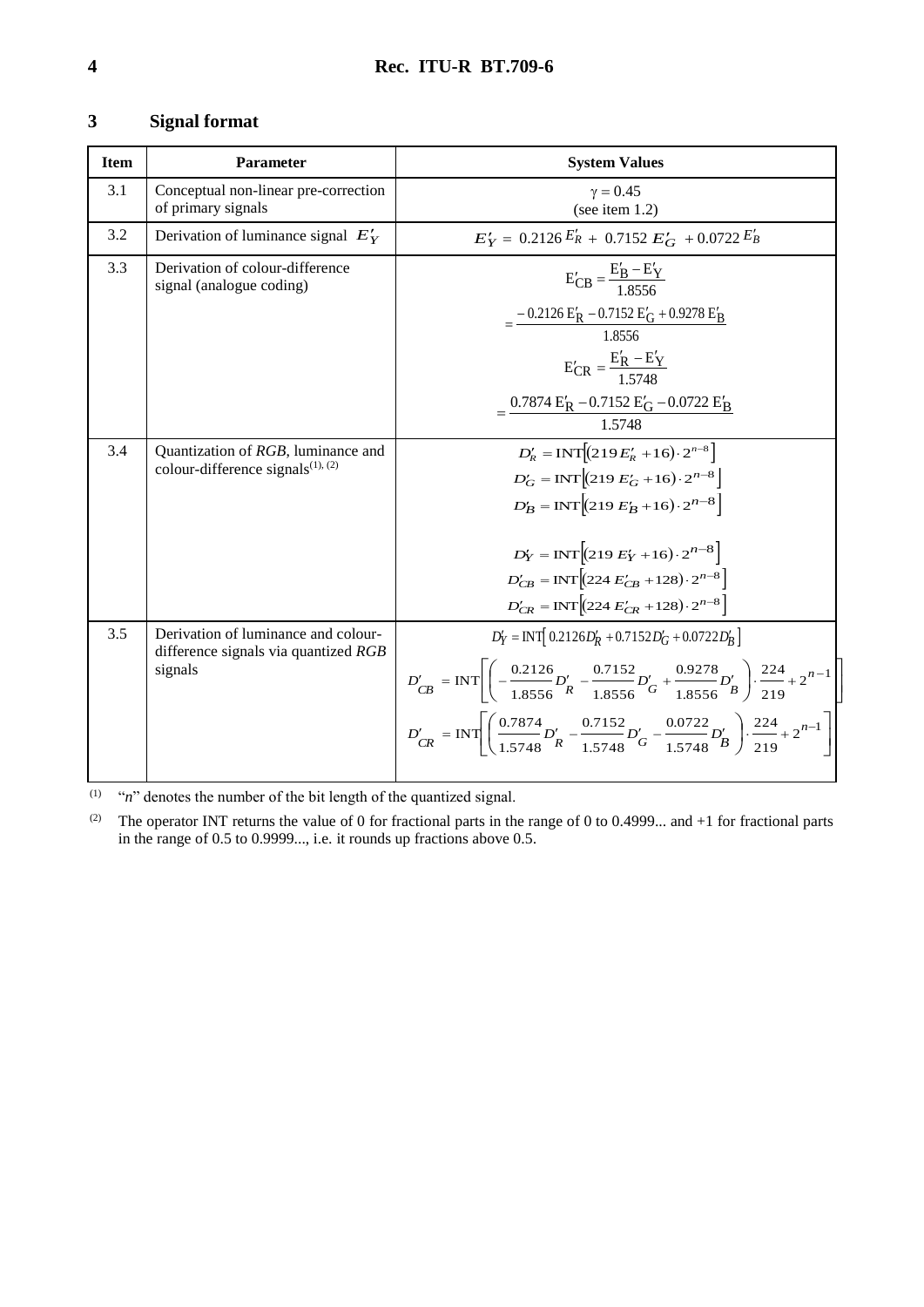# **4 Digital representation**

| <b>Item</b> | <b>Parameter</b>                                                                   | <b>System Values</b>                                                                                              |                                        |  |  |  |  |
|-------------|------------------------------------------------------------------------------------|-------------------------------------------------------------------------------------------------------------------|----------------------------------------|--|--|--|--|
| 4.1         | Coded signal                                                                       | R, G, B or Y, $C_B$ , $C_R$                                                                                       |                                        |  |  |  |  |
| 4.2         | Sampling lattice<br>R, G, B, Y                                                     | Orthogonal, line and picture repetitive                                                                           |                                        |  |  |  |  |
| 4.3         | Sampling lattice<br>$C_B, C_R$                                                     | Orthogonal, line and picture repetitive co-sited with each other<br>and with alternate <sup>(1)</sup> $Y$ samples |                                        |  |  |  |  |
| 4.4         | Number of active samples per line<br>R, G, B, Y<br>$C_B, C_R$<br>$\qquad \qquad -$ | 1920<br>960                                                                                                       |                                        |  |  |  |  |
| 4.5         | Coding format                                                                      | Linear 8 or 10 bits/component                                                                                     |                                        |  |  |  |  |
| 4.6         | Quantization levels                                                                | 8-bit coding                                                                                                      | 10-bit coding                          |  |  |  |  |
|             | <b>Black level</b><br>R, G, B, Y<br>Achromatic                                     | 16                                                                                                                | 64                                     |  |  |  |  |
|             | $C_B, C_R$                                                                         | 128                                                                                                               | 512                                    |  |  |  |  |
|             | Nominal peak<br>$- R, G, B, Y$<br>$- C_B, C_R$                                     | 235<br>16 and 240                                                                                                 | 940<br>64 and 960                      |  |  |  |  |
| 4.7         | Quantization level assignment                                                      | 8-bit coding                                                                                                      | 10-bit coding                          |  |  |  |  |
|             | Video data<br>Timing reference                                                     | 1 through 254<br>0 and 255                                                                                        | 4 through 1 019<br>0-3 and 1 020-1 023 |  |  |  |  |
| 4.8         | Filter characteristics <sup>(2)</sup><br>R, G, B, Y<br>$C_B, C_R$                  | See Attachment 1                                                                                                  |                                        |  |  |  |  |

 $\overline{1}$  The first active colour-difference samples being co-sited with the first active luminance sample.

(2) These filter templates are defined as guidelines.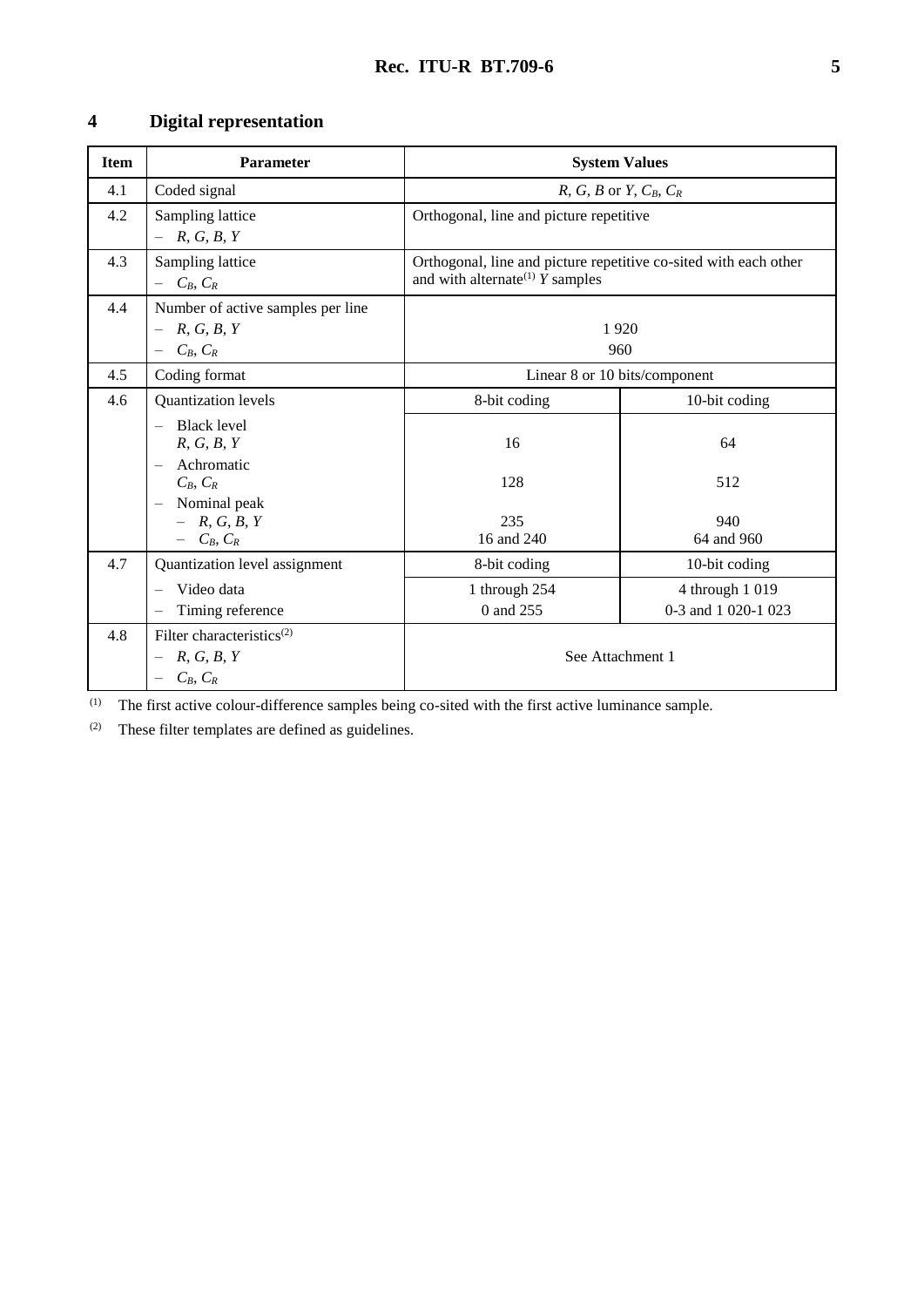# **5 Picture scanning characteristics**

|      |                                                                       | <b>System Values</b>  |                                                                                                                                     |              |                    |          |      |                      |                    |                 |        |
|------|-----------------------------------------------------------------------|-----------------------|-------------------------------------------------------------------------------------------------------------------------------------|--------------|--------------------|----------|------|----------------------|--------------------|-----------------|--------|
| Item | <b>Parameter</b>                                                      | 60/P                  | 30/P                                                                                                                                | 30/PsF       | 60/I               | 50/P     | 25/P | 25/PsF               | 50/I               | 24/P            | 24/PsF |
| 5.1  | Order of sample presentation<br>in a scanned system                   |                       | Left to right, top to bottom<br>For interlace and segmented frame systems, 1 <sup>st</sup> active line of field 1 at top of picture |              |                    |          |      |                      |                    |                 |        |
| 5.2  | Total number of lines                                                 |                       |                                                                                                                                     |              |                    | 1 1 2 5  |      |                      |                    |                 |        |
| 5.3  | Field/frame/segment frequency<br>(Hz)                                 | 60,<br>60/1.001       | 30,<br>60, 60/1.001<br>30/1.001                                                                                                     |              | 50                 | 25       | 50   |                      | 24,<br>24/1.001    | 48,<br>48/1.001 |        |
| 5.4  | Interlace ratio                                                       | 2:1<br>1:1            |                                                                                                                                     |              | 1:1<br>2:1         |          | 1:1  |                      |                    |                 |        |
| 5.5  | Picture rate (Hz)                                                     | 60, 60/1.001          |                                                                                                                                     | 30, 30/1.001 |                    | 50<br>25 |      |                      |                    | 24, 24/1.001    |        |
| 5.6  | Samples per full line<br>R, G, B, Y<br>$-$<br>$C_B, C_R$<br>$-$       | 2 2 0 0<br>1 1 0 0    |                                                                                                                                     |              | 2 6 4 0<br>1 3 2 0 |          |      |                      | 2 7 5 0<br>1 3 7 5 |                 |        |
| 5.7  | Nominal analogue signal<br>bandwidths $^{(1)}$ (MHz)                  | 60                    | 30                                                                                                                                  |              | 60                 | 30       |      |                      |                    |                 |        |
| 5.8  | Sampling frequency<br>R, G, B, Y(MHz)<br>$\overline{\phantom{0}}$     | 148.5,<br>148.5/1.001 | 74.25, 74.25/1.001                                                                                                                  |              | 148.5              | 74.25    |      |                      | 74.25, 74.25/1.001 |                 |        |
| 5.9  | Sampling frequency <sup><math>(2)</math></sup><br>$C_B$ , $C_R$ (MHz) | 74.25,<br>74.25/1.001 | 37.125, 37.125/1.001                                                                                                                |              | 74.25<br>37.125    |          |      | 37.125, 37.125/1.001 |                    |                 |        |

(1) Bandwidth is for all components.

(2)  $C_B$ ,  $C_R$  sampling frequency is half of luminance sampling frequency.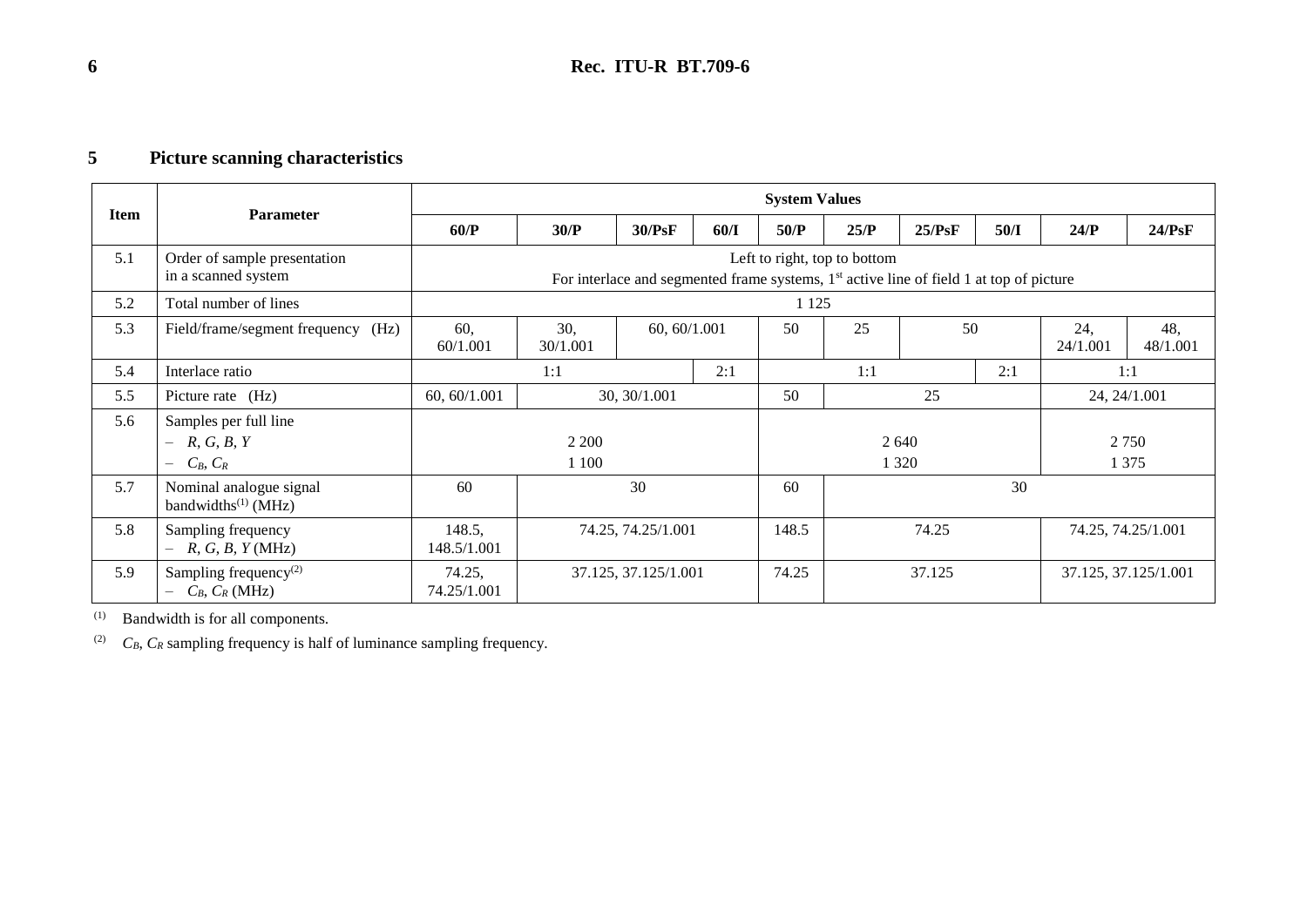# **6 Analogue tri level sync signal**

The tri level sync signal may be used as a reference signal for synchronization of devices operating on this Recommendation.

|             |                                                        | <b>System Values</b>                                  |                                                             |        |      |                             |      |        |      |      |        |
|-------------|--------------------------------------------------------|-------------------------------------------------------|-------------------------------------------------------------|--------|------|-----------------------------|------|--------|------|------|--------|
| <b>Item</b> | <b>Parameter</b>                                       | 60/P                                                  | 30/P                                                        | 30/PsF | 60/I | 50/P                        | 25/P | 25/PsF | 50/I | 24/P | 24/PsF |
| 6.1         | Nominal level (mV)<br>$E'_{R}, E'_{G}, E'_{B}, E'_{Y}$ |                                                       | Reference black: 0<br>Reference white: 700<br>(see Fig. 2B) |        |      |                             |      |        |      |      |        |
| 6.2         | Nominal level (mV)<br>$E'_{C_R}, E'_{C_R}$             | $\pm 350$<br>(see Fig. $2B$ )                         |                                                             |        |      |                             |      |        |      |      |        |
| 6.3         | Form of synchronizing<br>signal                        | Tri-level bipolar<br>(see Fig. $2A$ )                 |                                                             |        |      |                             |      |        |      |      |        |
| 6.4         | Line sync timing<br>reference                          | $O_H$<br>(see Fig. $2A$ )                             |                                                             |        |      |                             |      |        |      |      |        |
| 6.5         | Sync level $(mV)$                                      | $\pm 300 \pm 2\%$                                     |                                                             |        |      |                             |      |        |      |      |        |
| 6.6         | Sync signal timing                                     | Sync on all components<br>(see Table 1, Figs 1 and 2) |                                                             |        |      |                             |      |        |      |      |        |
| 6.7         | Blanking interval                                      |                                                       |                                                             |        |      | (see Table 1, Figs 1 and 2) |      |        |      |      |        |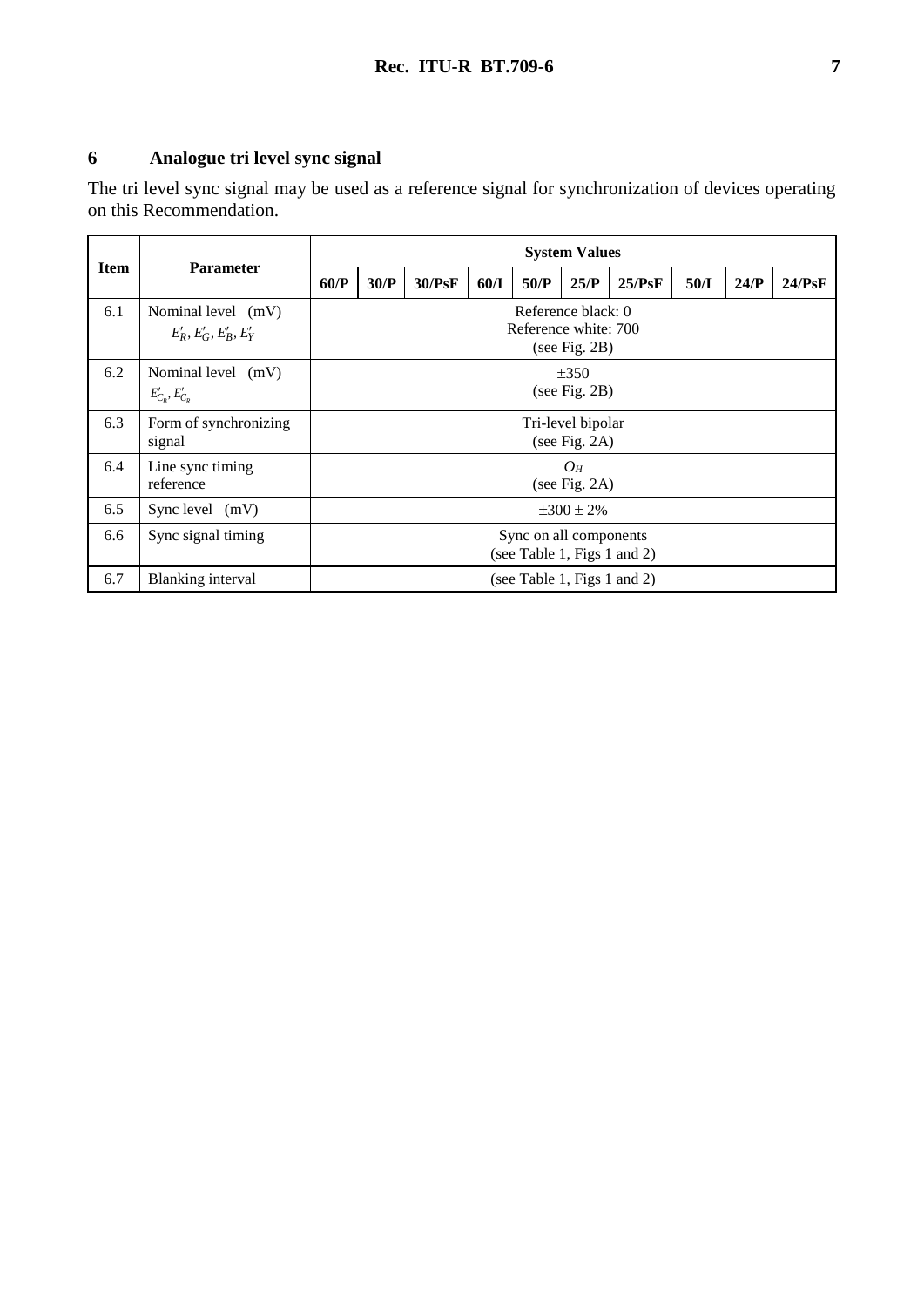### **8 Rec. ITU-R BT.709-6**

### TABLE 1

# **Level and line timing specification (See Figs 1 and 2)**

|                          | Parameter                                     | <b>System Values</b>        |                                       |             |                    |              |         |             |      |                      |             |  |
|--------------------------|-----------------------------------------------|-----------------------------|---------------------------------------|-------------|--------------------|--------------|---------|-------------|------|----------------------|-------------|--|
| <b>Symbol</b>            |                                               | 60/P                        | 30/P                                  | 30/PsF      | 60/I               | 50/P         | 25/P    | 25/PsF      | 50/I | 24/P                 | 24/PsF      |  |
| $\cal T$                 | Reference clock interval $(\mu s)$            | 1/148.5,<br>1.001/148.5     | 1/74.25, 1.001/74.25                  |             |                    | 1/148.5      | 1/74.25 |             |      | 1/74.25, 1.001/74.25 |             |  |
| $\mathfrak{a}$           | Negative line sync width <sup>(1)</sup> $(T)$ |                             |                                       |             |                    | $44 \pm 3$   |         |             |      |                      |             |  |
| $\boldsymbol{b}$         | End of active video <sup>(2)</sup> (T)        |                             | $88 + 6$<br>$528 + 6$<br>$-0$<br>$-0$ |             |                    |              |         |             |      | $638 + 6$<br>$-0$    |             |  |
| $\mathcal{C}$            | Positive line sync width $(T)$                | $44 \pm 3$                  |                                       |             |                    |              |         |             |      |                      |             |  |
| $\overline{d}$           | Clamp period $(T)$                            | $132 \pm 3$                 |                                       |             |                    |              |         |             |      |                      |             |  |
| $\boldsymbol{e}$         | Start of active video $(T)$                   | $192 + 6$<br>$-0$           |                                       |             |                    |              |         |             |      |                      |             |  |
| $\int$                   | Rise/fall time $(T)$                          |                             |                                       |             |                    | $4 \pm 1.5$  |         |             |      |                      |             |  |
| $\overline{\phantom{m}}$ | Active line interval $(T)$                    | $1920 + 0$<br>$-12$         |                                       |             |                    |              |         |             |      |                      |             |  |
| $S_m$                    | Amplitude of negative pulse (mV)              | $300 \pm 6$                 |                                       |             |                    |              |         |             |      |                      |             |  |
| $S_p$                    | Amplitude of positive pulse (mV)              | $300 \pm 6$                 |                                       |             |                    |              |         |             |      |                      |             |  |
| V                        | Amplitude of video signal (mV)                | 700                         |                                       |             |                    |              |         |             |      |                      |             |  |
| $\cal H$                 | Total line interval $(T)$                     | 2 2 0 0<br>2 640<br>2 7 5 0 |                                       |             |                    |              |         |             |      |                      |             |  |
| $\boldsymbol{g}$         | Half line interval $(T)$                      | 1 100                       |                                       |             | 1 3 2 0<br>1 3 7 5 |              |         |             |      |                      |             |  |
| $\boldsymbol{h}$         | Vertical sync width $(T)$                     | $1980 \pm 3$                |                                       | $880 \pm 3$ |                    | $1980 \pm 3$ |         | $880 \pm 3$ |      | $1980 \pm 3$         | $880 \pm 3$ |  |
| $\boldsymbol{k}$         | End of vertical sync pulse $(T)$              |                             | $88 \pm 3$                            |             |                    | $528 \pm 3$  |         | $308 \pm 3$ |      | $638 \pm 3$          | $363 \pm 3$ |  |

 $T^{\prime\prime}$  " $T^{\prime\prime}$  denotes the duration of a reference clock or the reciprocal of the clock frequency.

(2) A "line" starts at line sync timing reference  $O_H$  (inclusive), and ends just before the subsequent  $O_H$  (exclusive).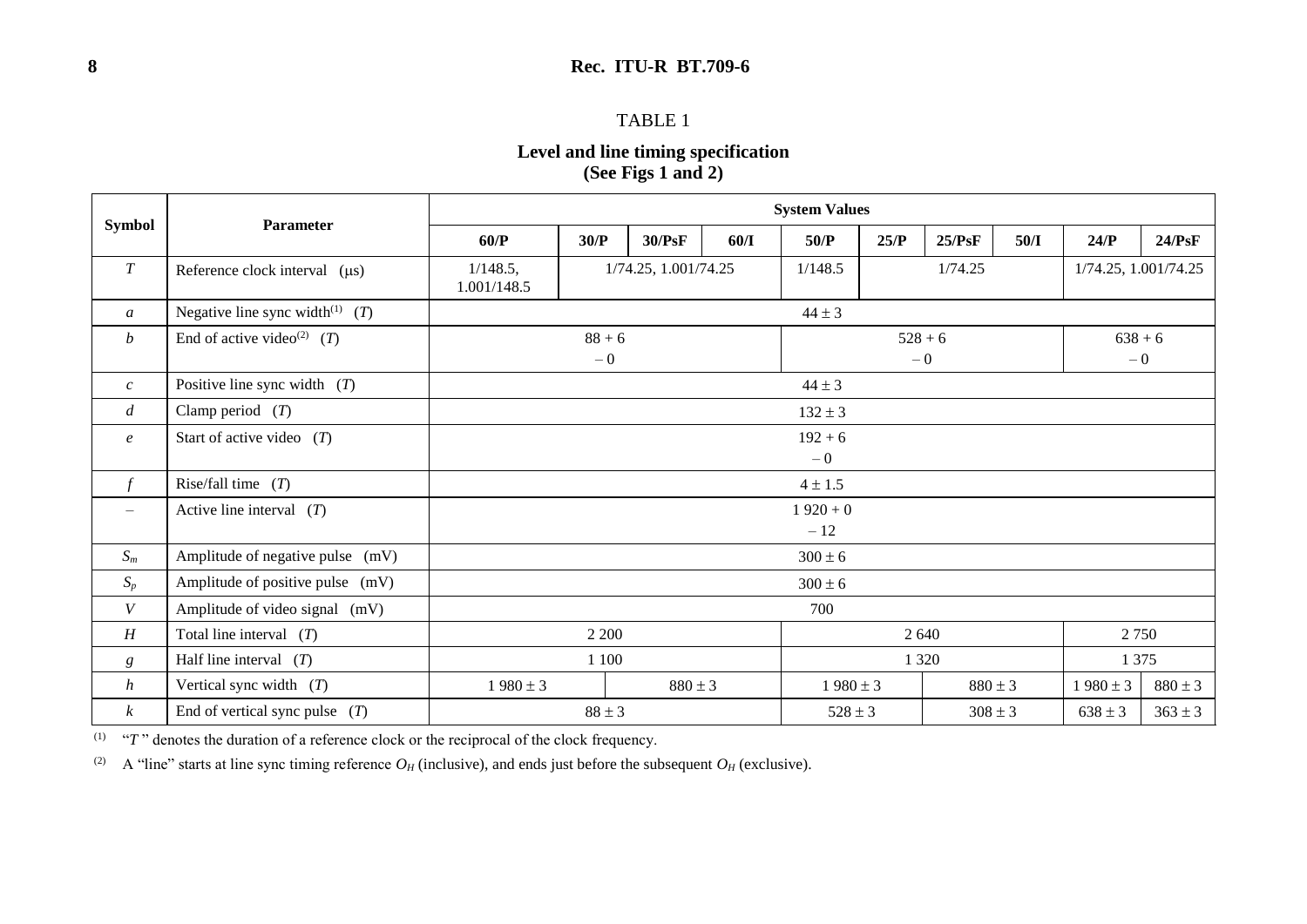

FIGURE 1A **Field/frame/segment synchronizing signal waveform**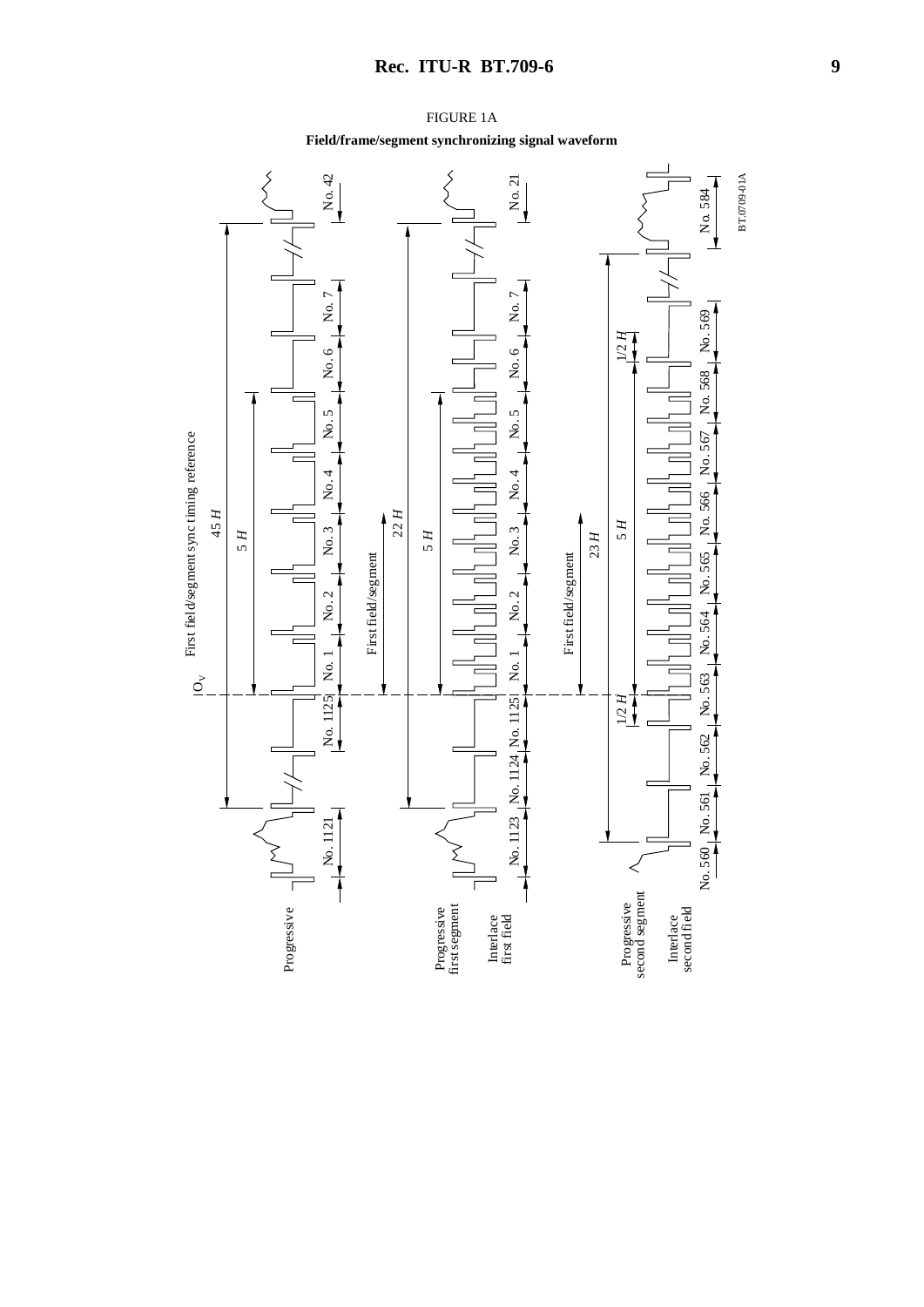

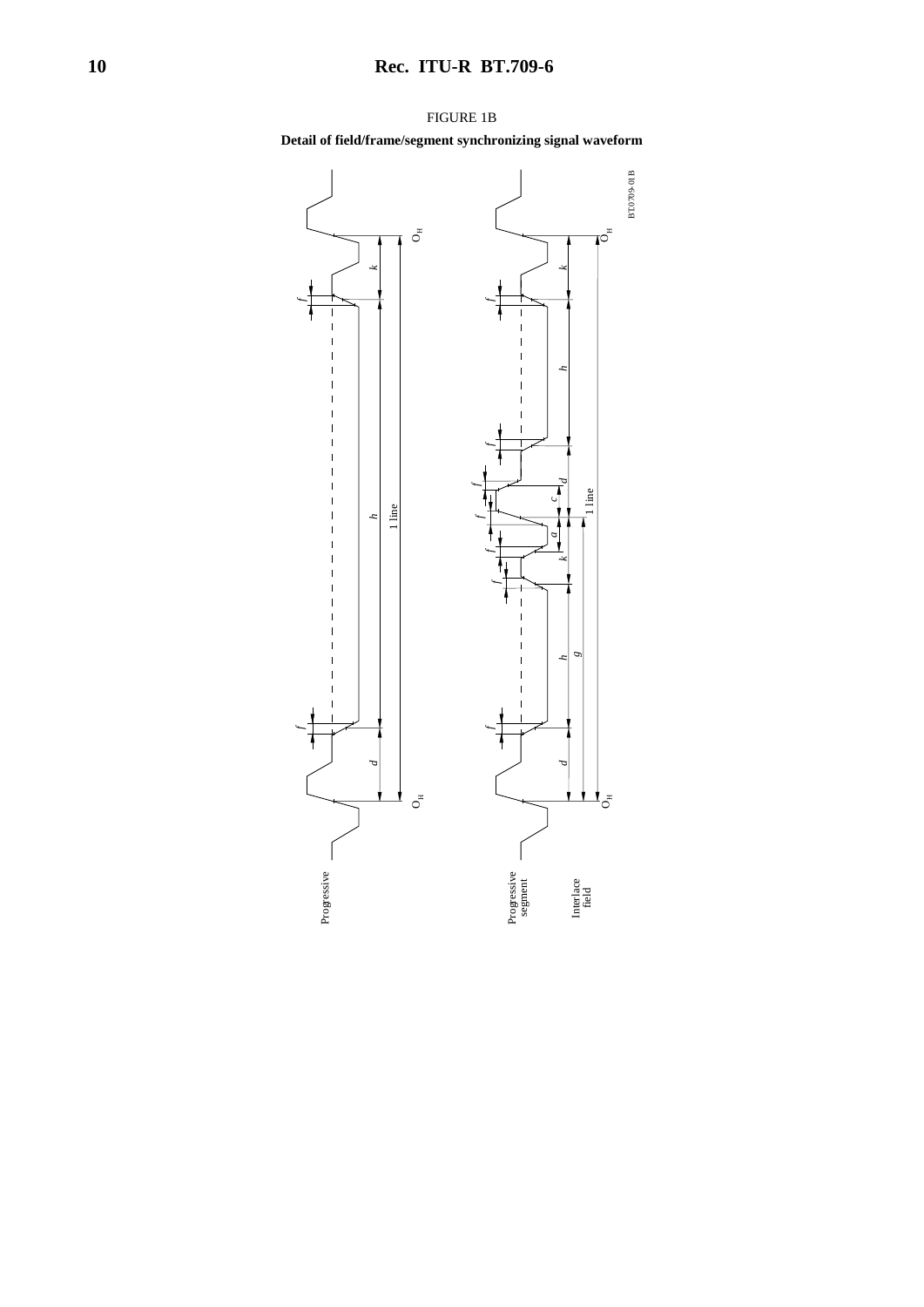

(The waveform exhibits symmetry with respect to point  $T_r$  )

BT.0709-0 2A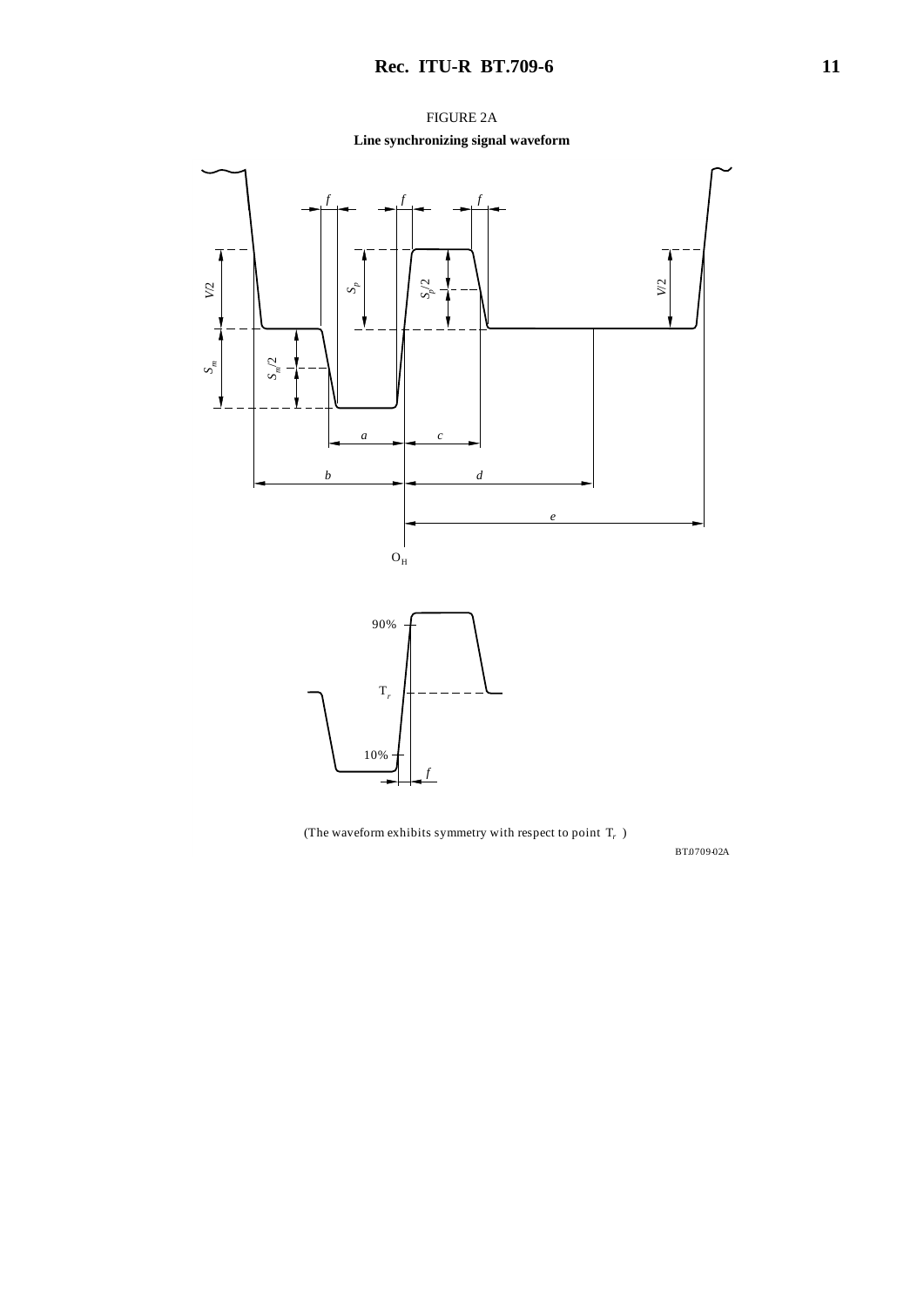

FIGURE 2B **Sync level on component signals**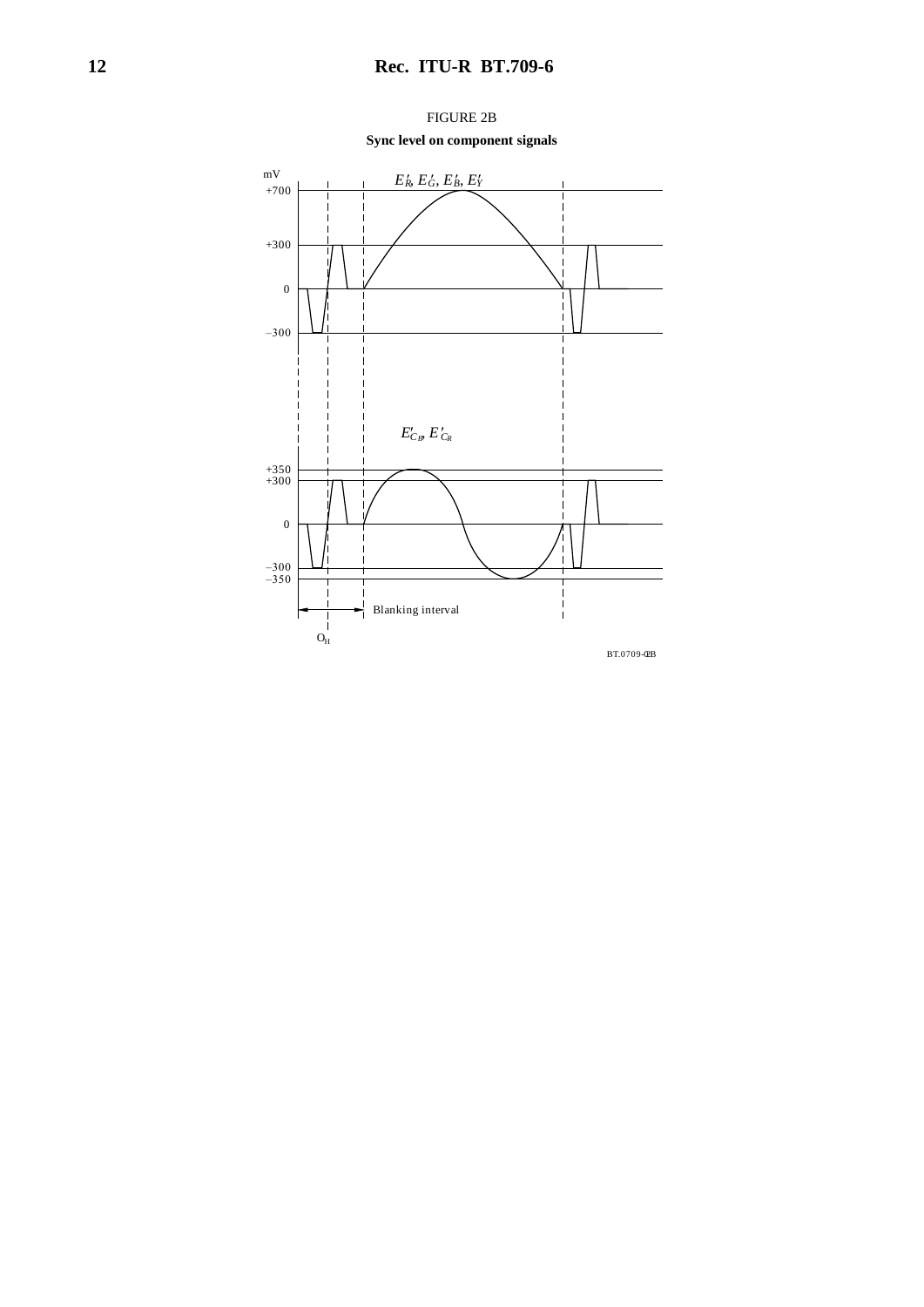# **Attachment 1 (Informative)**

# **Filter templates**

Figures in this Attachment are suggested filter templates intended to remove alias components.



FIGURE A1-1

BT.0709-A1-01

*Note*  $1 - fs$  denotes luminance sampling frequency, the value of which is given in item 5.7. *Note* 2 – Ripple and group delay are specified relative to the value at 100 kHz.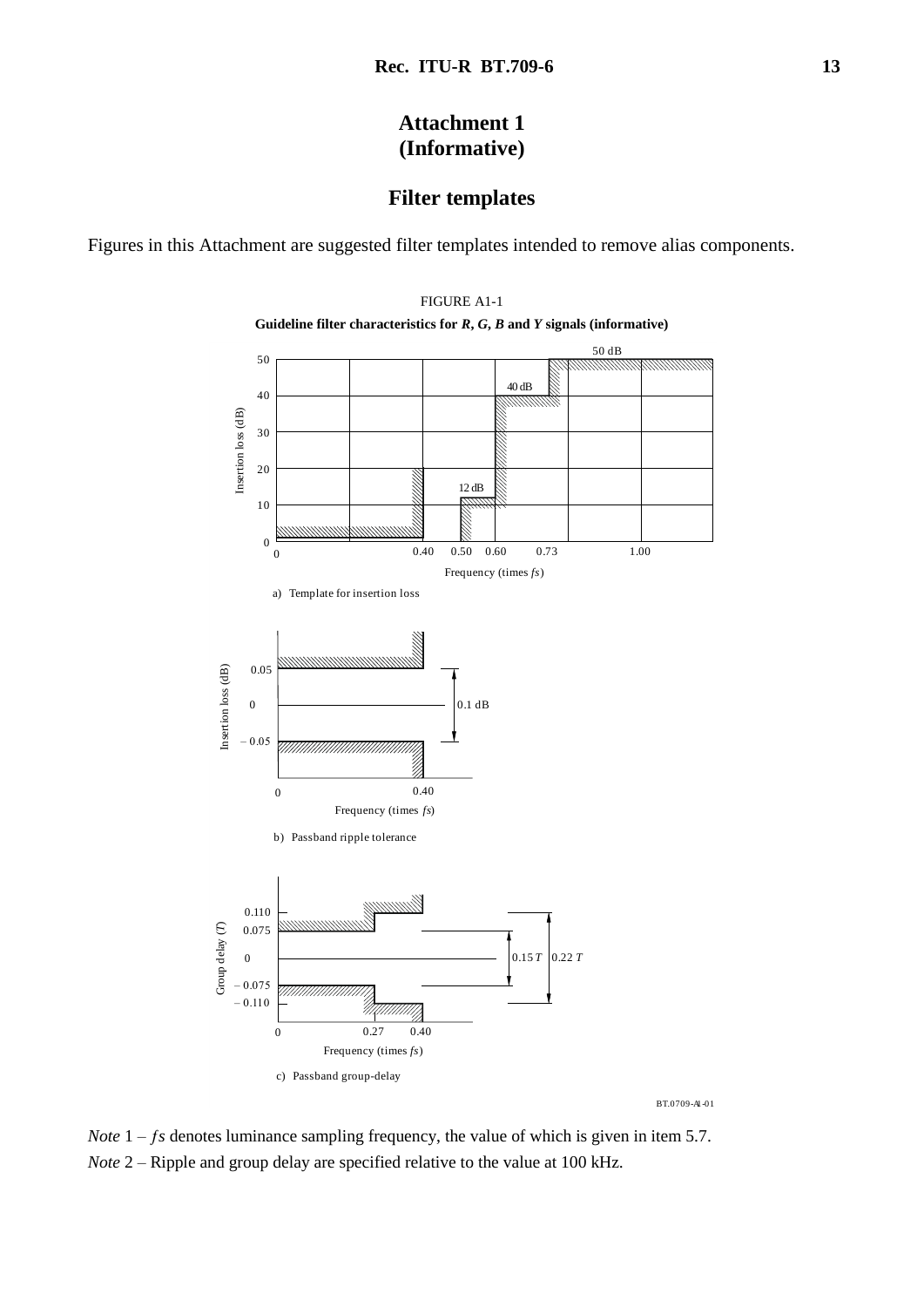

FIGURE A1-2 **Guideline filter characteristics for** *C<sup>B</sup>* **and** *C<sup>R</sup>* **signals (informative)**

*Note*  $1 - fs$  denotes luminance sampling frequency, the value of which is given in item 5.8. *Note* 2 – Ripple and group delay are specified relative to the value at 100 kHz.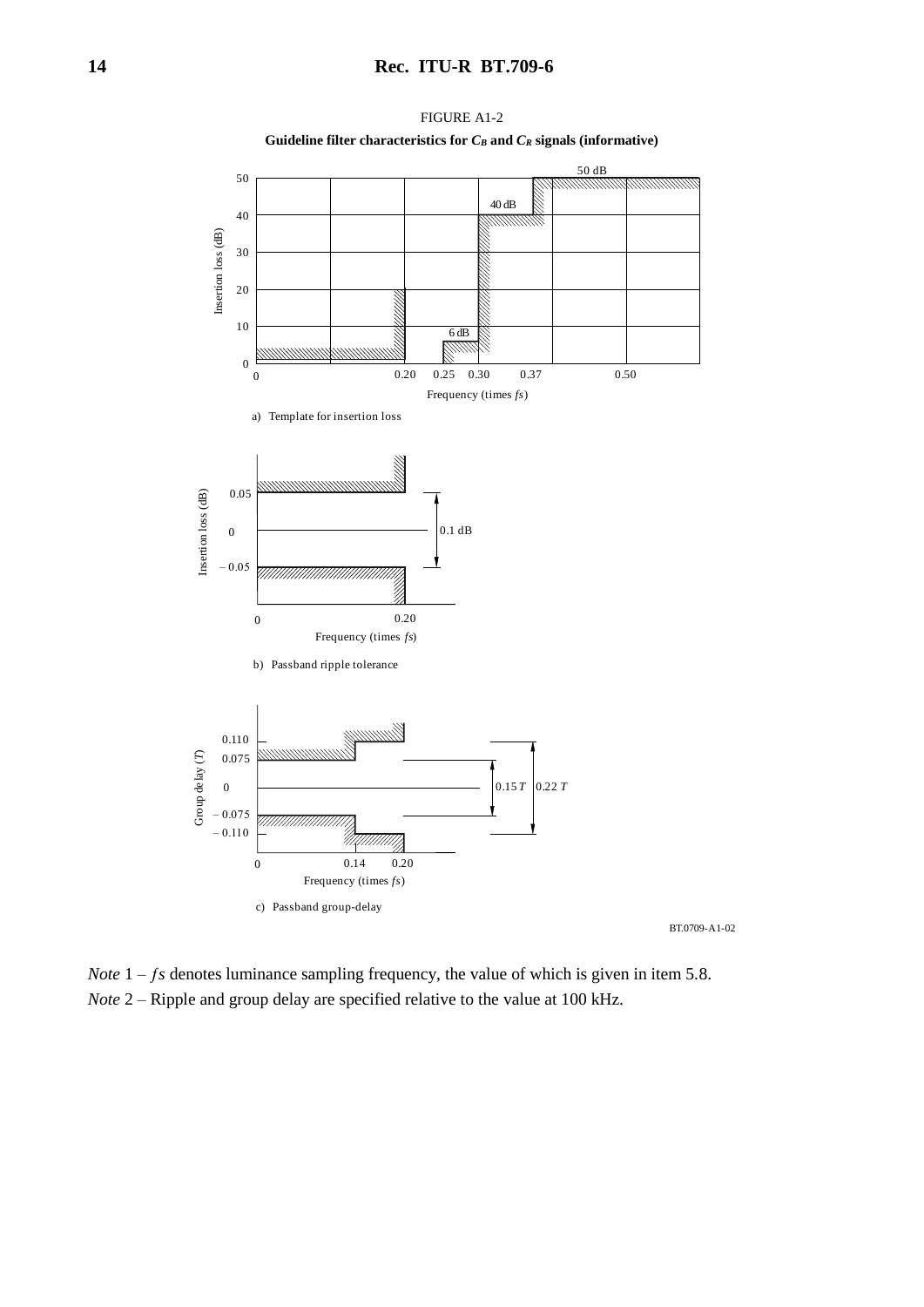# **Attachment 2 (Informative)**

# **Segmented frame (See Note 1)**

NOTE 1 – The term segmented frame in the context of this Recommendation is intended to indicate that a picture has been captured in a progressive mode, and transported as two segments. One segment containing the odd lines of the progressive image, the second segment containing the even lines of the progressive image.

### **1 Background**

The television systems in current use have typically used interlace capture (acquisition) and transmission. The frame/field rates of these systems have been 50/60 Hz, a rate that when presented on cathode ray tube (CRT) display devices did not require any associated picture flicker correction. Current Television systems support both interlace and progressive capture and display technology with wide deployment of flat panel displays capable of displaying images from 24 Hz to 60 Hz without any flicker.

Specifically, the PsF technology is intended to be implemented only when frames rates of 30 Hz and lower are being used and displayed on CRTs. PsF is an interface technology not an image capture or processing technology.

### **2 24-frame/s production**

Using the CIF of  $1\,920 \times 1\,080$ , film material may be transferred using progressive capture. This transfer will provide the highest resolution capture, with no 3:2 pull-down artefacts, moreover both 30 Hz frame rate and 25 Hz frame rate versions may be created from a single master with no quality loss.

The 30 Hz frame rate copy may be created by playing the 24-frame/s original and inserting the 3:2 pull-down during the replay process. This process also has the advantage of maintaining the 3:2 pull-down sequence during the replay process such that any downstream picture processing, such as an MPEG encoder, will not be affected by any 3:2 discontinuities.

The 25 Hz frame rate copy may be created by simply playing back the 24 Hz film rate original at the slightly faster 25 Hz rate; there is no picture quality loss.

In addition to simply transferring film originated material it is expected that electronic capture of images will occur at a 24-frame/s rate; this will provide the production community with yet another tool for seamless integration of images from various sources.

### **3 Progressive/interlace compatibility**

The post production world has a need to cater for both progressive and interlace television signal formats for the foreseeable future. Therefore any new signal format such as 24 P, the original film frame rate, will need to coexist with interlace formats of 25 Hz and 30 Hz systems. One of the constraints in monitoring the 24-frame/s systems is the picture flicker that is present when displaying a 24-frame/s signal on a CRT display. Interlace systems minimize this flicker by refreshing the CRT phosphors every 60 th/50 th of a second. There are at least two solutions to the flicker created by the 24-frame/s systems, install a frame store in every monitor, or provide to the monitor a signal that emulates the interlace refresh rate.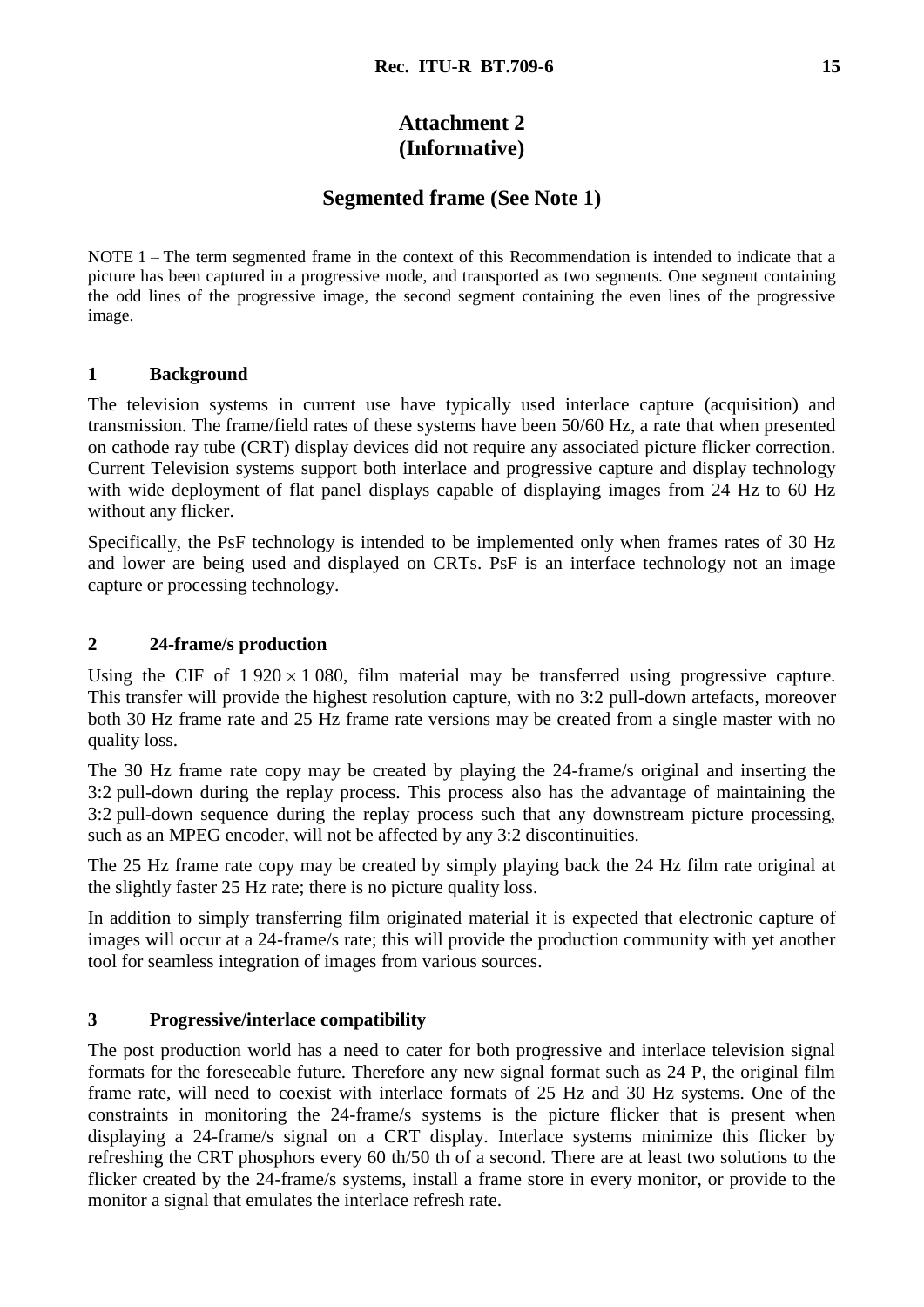24PsF/25PsF/30PsF are interface formats that will provide monitoring devices with signal refresh rates that will permit direct monitoring of the original frame rate of the material.

It should be noted that in some cases users may want to monitor 24-frame/30-frame material at other than the original frame rates.

The use of 24PsF/25PsF/30PsF does not in any way limit the monitoring of the signal by the newer flat panel displays.

A second potential use of the 24PsF/25PsF/30PsF transmission format is in the area of digital post production switchers. A common switcher design handling both interlace and progressive signals is economically possible, and addresses the requirements of end users who have a requirement to work in interlace and progressive formats with common equipment. The digital interface of an interlace signal and a PsF signal are common, only the signal content is different.

### **4 Signal mapping**

The 24PsF/25PsF/30PsF transmission format maps a progressive image onto the interlace digital serial interface as defined in this Recommendation (see Fig. A2-1).

Line numbering convention for the image capture and image transmission is contained in the introduction (see also Fig. A2-1).

The same line numbers of an interlace picture are used by the PsF to carry the segmented frame format.

The sF format is not related to any interlace format characteristics. It is a way to convey a progressive image that has been captured at a 24/25/30 Hz rate. Capture at these low frequencies may require special monitoring considerations. The sF transmission format is intended to provide an economical solution while still retaining the compatibility with interlace systems.

In cases where a progressive captured image is transported as a segmented frame, or a segmented frame signal is processed in a progressive format, the following rules shall be observed (see Fig. A2-1):

- line numbering from the top of the captured frame to the bottom of the captured frame shall be sequential;
- active line 1 and active line 1 080 of the progressive captured image shall be mapped onto total line 42 and total line 1 121, respectively, of the 1 125 total lines;
- odd active lines of the progressive captured image (1, 3, ..., 1 079) shall be mapped onto total lines 21 through 560 of the segmented frame interface;
- even active lines of the progressive captured image  $(2, 4, ..., 1080)$  shall be mapped onto total lines 584 through 1 123 of the segmented frame interface.

With these rules, segmented frame transport has the same line numbering as that of interlace transport.